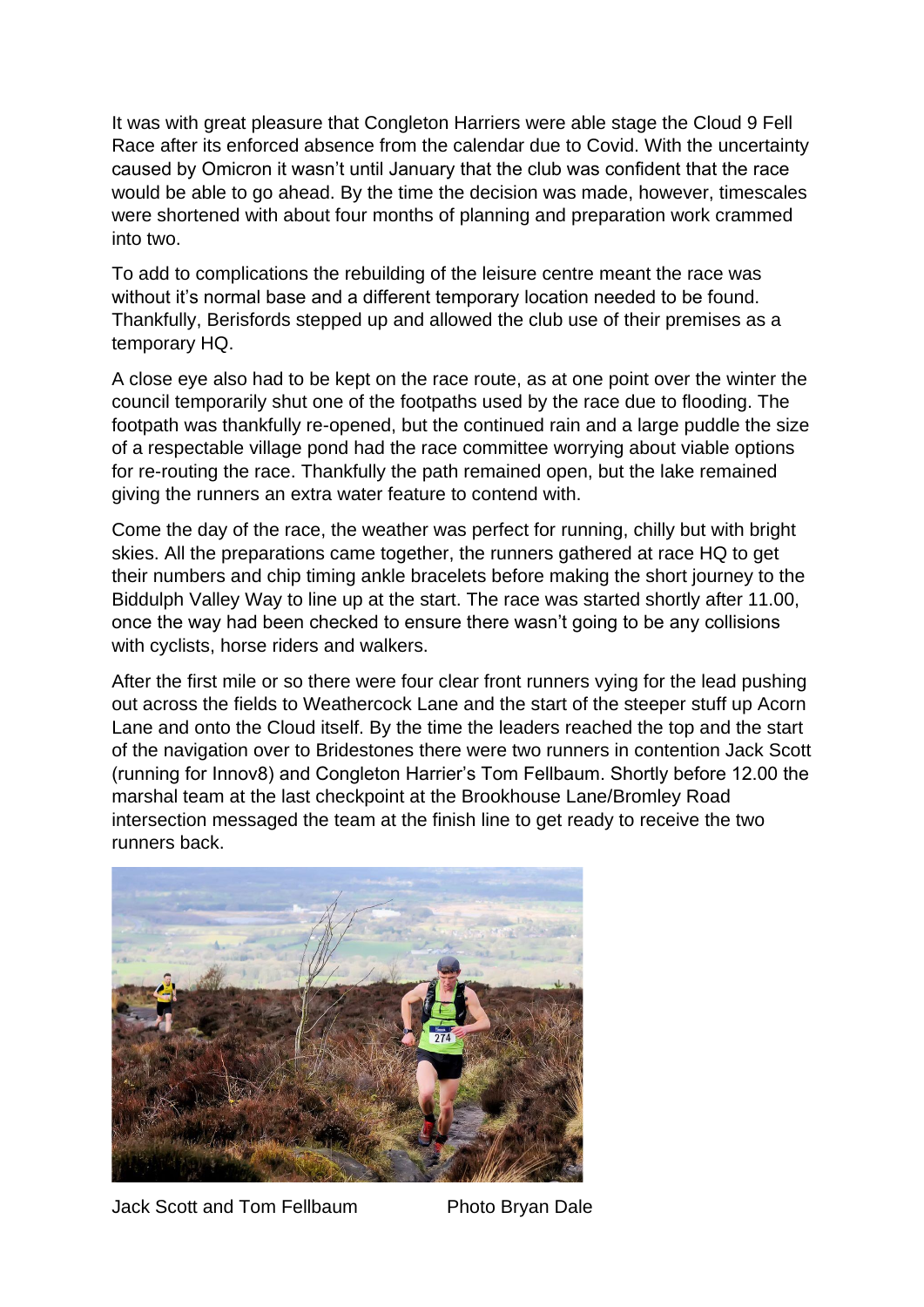Scott had managed to maintain his lead throughout, despite the valiant efforts of Fellbaum to reign him in, to win the race in 57.05. Fellbaum was  $2<sup>nd</sup>$  in 57.42 followed by Allen Bunyan (Macclesfield Harriers), 3<sup>rd</sup> in 59.34, Arran McCloskey, 4<sup>th</sup> in 1.00.54 and Bern Light (Buxton AC),  $5<sup>th</sup>$  in 1.00.59.

The first woman back was Nicola Bowen, 23rd overall in 1.10.10 followed by Rachael Brown (Trentham Running Club), 2<sup>nd</sup> (24<sup>th</sup> overall) in 1.10.43, Faye Sharpley (Macclesfield Harriers), 3rd (44th overall) in 1.14.31, Kerry Riley (Macclesfield Harriers),  $4<sup>th</sup>$  (52<sup>nd</sup> overall) and Gemma Cox,  $5<sup>th</sup>$  (57<sup>th</sup> overall) in 1.16.43.



Rachael Brown and Nicola Bowen **Photo: Bryan Dale** 

Age category winners were:

- M40 Matthew Taylor (South Cheshire Harriers), 10<sup>th</sup> in 1.03.39
- $M45 -$  James Lewis, 9<sup>th</sup> in 1.03.24
- $M50 -$  Andrew Godwin, 28<sup>th</sup> in 1.11.13
- M55 Mike Hill (Wilmslow Running Club),  $37<sup>th</sup>$  in 1.13.36
- M60 Bob Foreman (Matlock AC), 32<sup>nd</sup> in 1.12.53
- M65 Allan Bocking (Cheshire Hill Racers) in 1.25.39
- F40 Caroline Smith (Mow Cop Runners), 82nd in 1.20.14
- F45 Allison Grundy (Tattenhall Runners),  $59<sup>th</sup>$  in 1.16.57
- F50 Alison Wainwright (Dark Peak FR), 103rd in 1.23.38
- F55 Emily Sanders (Ashbourne RC), 104<sup>th</sup> in 1.23.30
- F60 Sally Gilliver (Wilmslow Running Club), 91<sup>st</sup> in 1.21.41